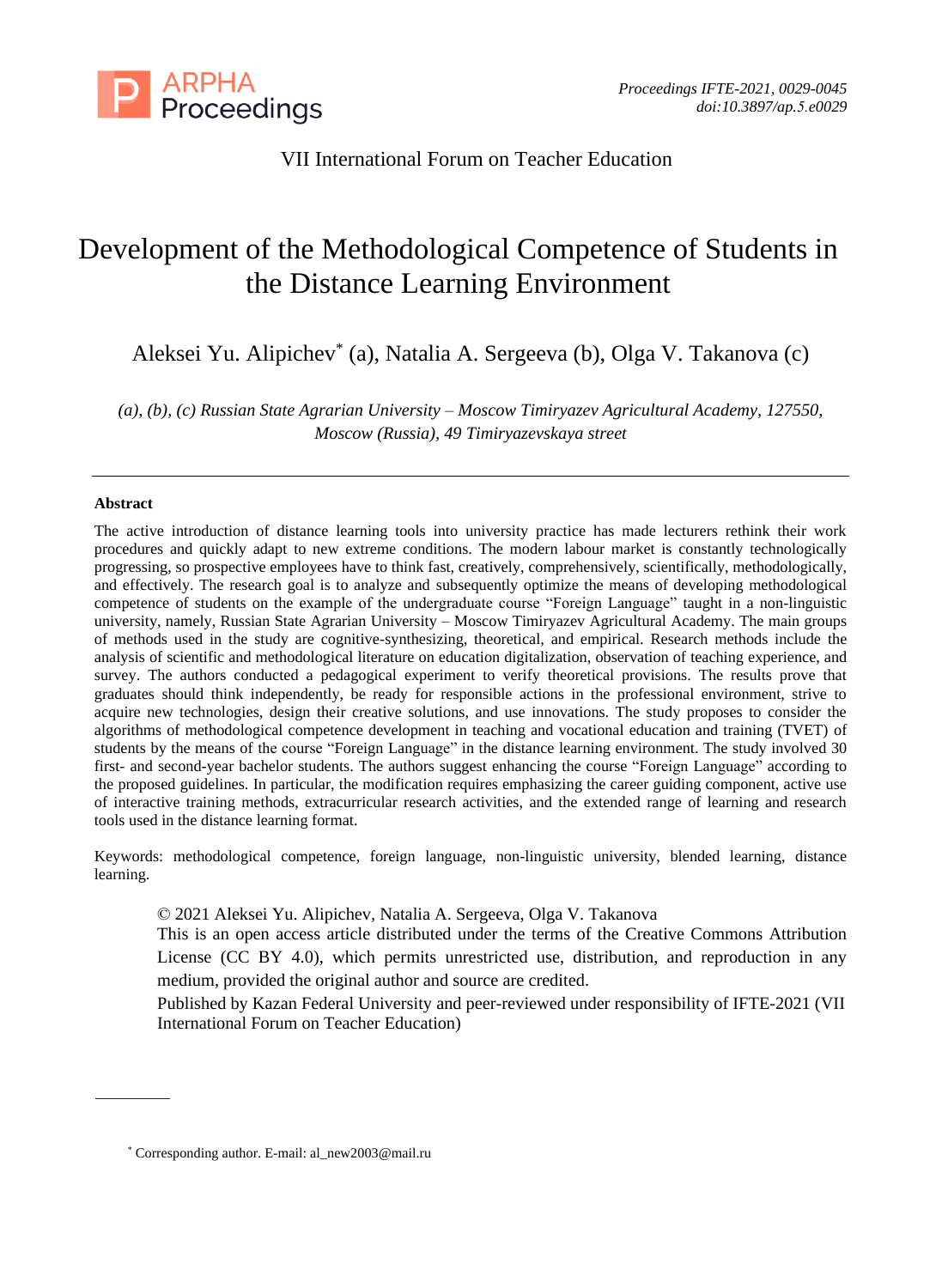#### **Introduction**

Informatization, globalization, and digitalization of all spheres of life form a new knowledge-based society (Siman & Zhilyaeva, 2020). This type of the society requires an education system that provides training for highly qualified specialists participating in lifelong education, characterized by different strategies, models, and technologies (Krupchenko & Kuznetsov, 2017). Today's labor market needs specialists who are not only competent in a certain area but also possess a set of personal characteristics necessary to effectively solve professional tasks. This fact indicates the need for the comprehensive development of methodological competence in students in an interdisciplinary context. This goal can be achieved, in particular, by means of the "Foreign Language" course offered in a non-linguistic university, as a rule, during the first and second years of study. The "Foreign Language" course, due to its communicative nature, offers enough means to form methodological competence. Educational methodologists claim that this course is considerably more practical and profession-oriented and it implies the study of efficient project-writing, debating, and presentation of strategy design, which stimulate students to achieve professional methodological mastery (Kosyrev, Kubrushko, & Kuszetsov, 2009). Today, in line with the pandemic transformation, foreign language training is implemented rather effectively in the distance learning format (Maksaev, Vasbieva, Sherbakova, Mirzoeva, & Kralik, 2021). Therefore, studies aimed at finding effective training technologies and ways of their optimizing in accordance with the requirements of scientific and technological progress and the level of development of modern technologies, including the digital ones are highly relevant today (Fleaca & Stanciu, 2019; Ivanov, Cobo, & Kosonogova, 2020; Zain, 2020).

#### **Purpose and objectives of the study**

The research aim is to analyze and subsequently optimize the means of developing methodological competence on the example of the undergraduate course "Foreign Language" taught in a non-linguistic university, Russian State Agrarian University – Moscow Timiryazev Agricultural Academy (Timiryazev University).

#### **Literature review**

When hiring young specialists, employers face serious problems – yesterday's students lack practical professional experience and demonstrate a low level of professional adaptability (Kubrushko, Kozlenkova, Mikhailenko, & Nazarova, 2018). The use of a competency-based approach in education may help to solve this problem (Moldovan, 2020). Competence reflects the ability of a professional to apply knowledge, skills, and personal traits to perform successfully in a particular area (Zeer, Tretyakova, Bukovey, & Scherbina, 2019).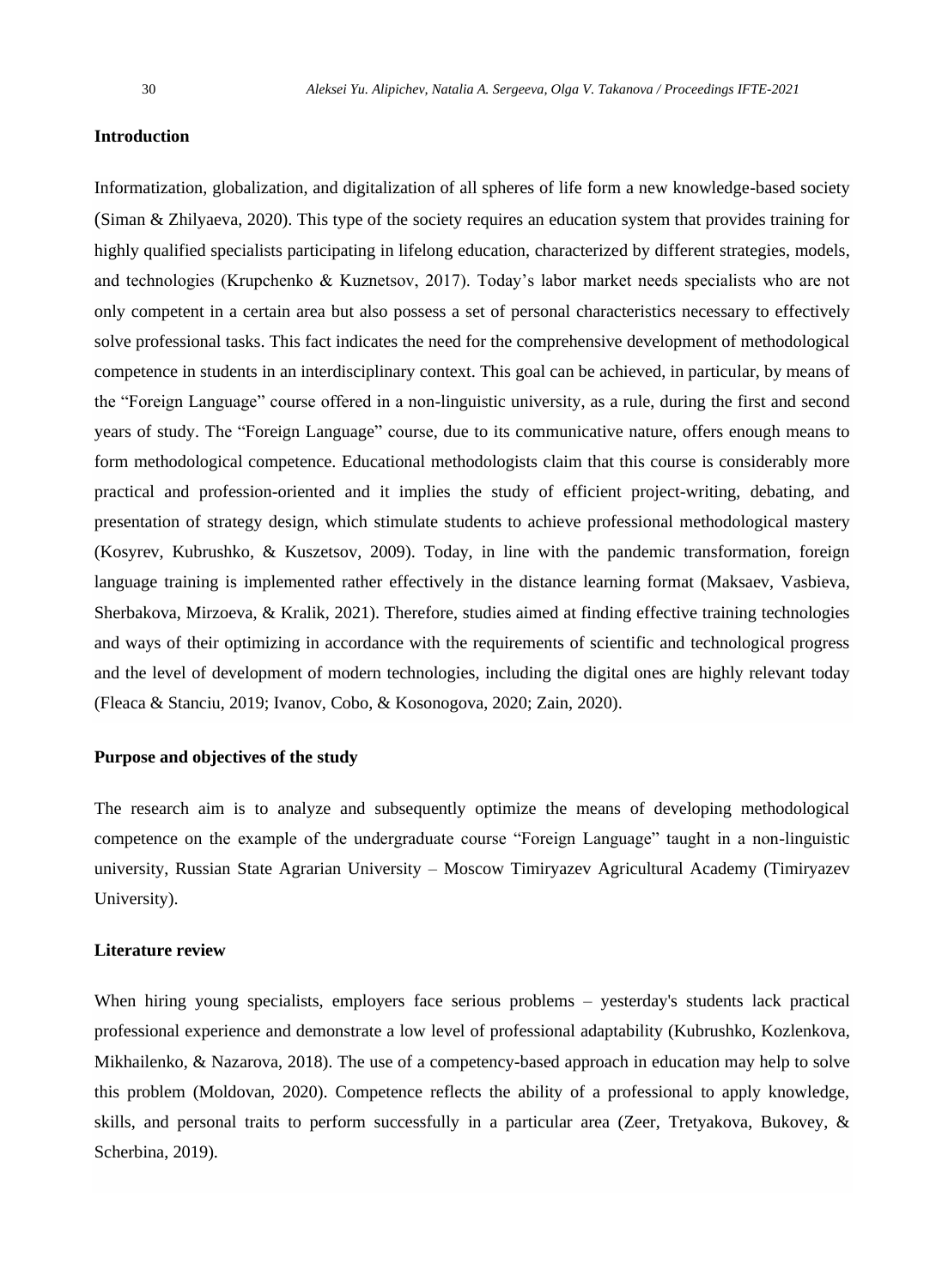Methodological competence is the integral characteristic of a professional; it implies the theoretical and practical readiness to carry out professional activities in a creative way (Doronicheva, 2018).

Foreign and Russian pedagogical studies interpret the content and structure of the methodological competence in different ways. While methodological competence is defined as the foundation of a methodological culture, methodological culture is the highest level of the methodological performance of an individual, who is motivated to conduct research activities, demonstrating reflection and flexibility in using methods and approaches to creatively solve different tasks (Doronicheva, 2018). Korshunova (2012) defines methodological literacy as theoretical knowledge about the methods and approaches of scientific research and as the basis of methodological competence.

According to Shipilina (2012), methodological competence is a set of knowledge, skills and abilities required for the implementation of professional activities in its predictive, projective, methodological, organizational, and expert aspects. At the moment, graduates are not always properly trained to plan their professional activities (Kozharinov, Kalugina, Ryabchenko, Kolobkova, & Kralik, 2021). However, while the modern labor market conditions require specialists who are capable of self-determination and conscious choice of their professional activities, most graduates do not even know how to perform their professional duties (Kozharinov et al., 2021). This contradiction determines the problem of the development of methodological competence in university graduates.

Kadulina (2005) believes that methodological competence features polyfunctionality, non-algorithmicity, complex organization, and multidimensionality. Each of these elements includes both mental processes and intellectual skills.

Considering the term "methodological competence", Adolf (2016) analyses knowledge and skills that are included in its composition. The most challenging components are conscious acquisition of knowledge, the ability to appeal to various contexts and choose appropriate scientific methods, compare them to find differences, and determine an adequate approach. Relevant abilities also include checking the reliability and validity of statements, considering the logical and consistent structure of research activity, providing comprehensive and rational grounds for stated points of view, referring to relevant literature sources, and identifying highly unreliable or irrelevant information. The above components are combined into an integral set of structured interdisciplinary knowledge, skills, and high-level competences.

Smirnova (2008) holds the point that methodological competence demonstrates the student's acquisition of a certain level of education. Knowledge, skills and abilities are taken as criteria, including world outlook, psychological qualities of a person, ability to produce new knowledge and acquire personal values.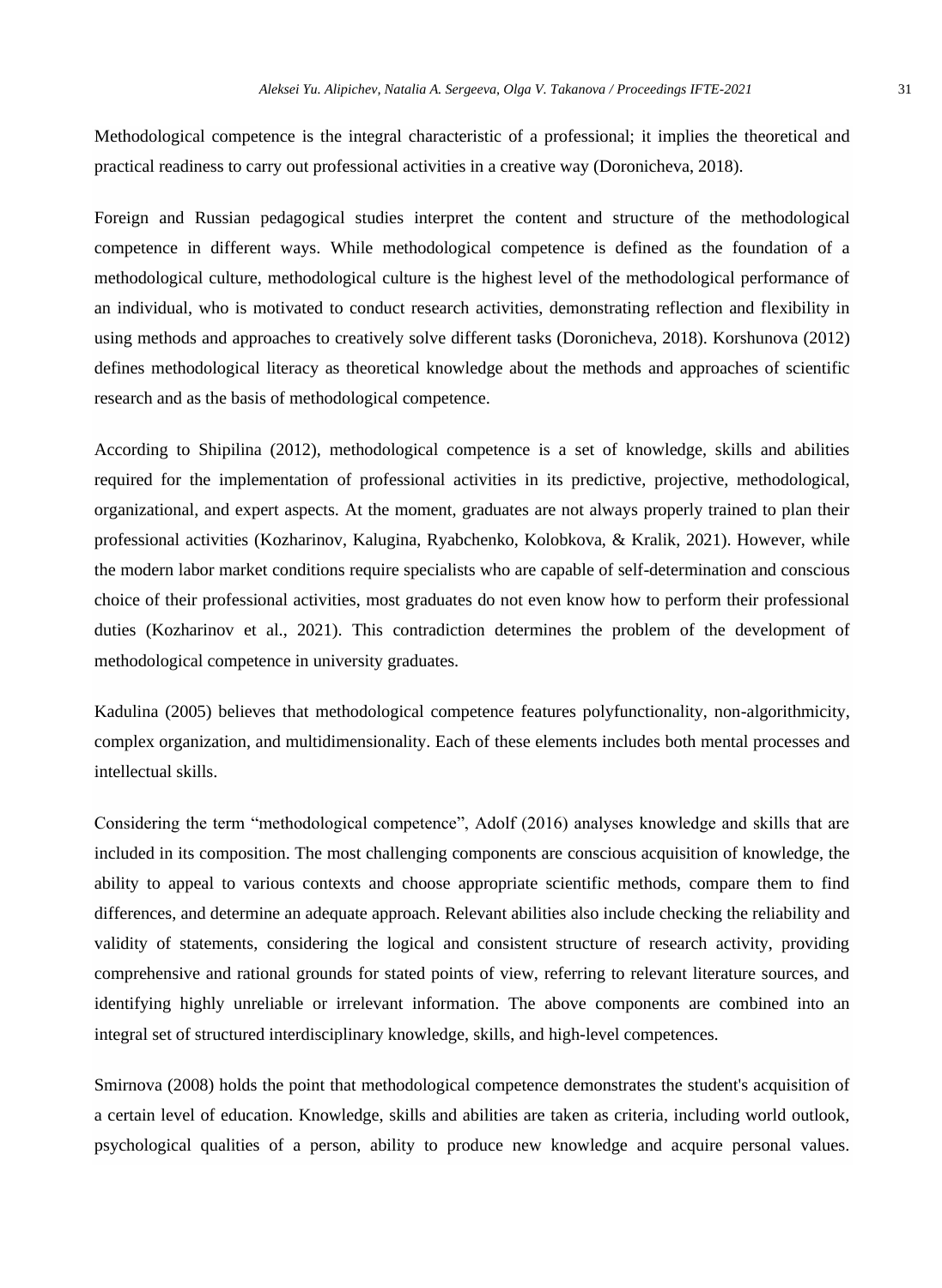Smirnova (2008) concludes that a methodologically competent specialist has creative capacity, the ability to find an innovative approach to solving problems, and the need for self-improvement. Obtaining readymade theoretical knowledge leads to passive perception; it fails to develop the ability of scientific reasoning, reflection, critical thinking, and creative organization of one's own activity. All this is acquired by a person as a result of practice and research activity. Therefore, research activity is a pre-requisite for the development of methodological competence.

Adolf (2016) believes that by publishing papers in various journals and speaking at scientific conferences, researchers get an opportunity not only to develop their methodological competence but also to confirm their hypotheses and analysis results, which significantly increases their value in scientific community and contributes to professional self-implementation.

Experts stress that in online learning, the habitual set of tools that the teacher can use to organize and stimulate the educational activities of students is sharply limited and radically changed (Wu, T. T. & Wu, Y. T., 2020). Still, we have to follow the algorithms to ensure the development of methodological competence in compliance with the goals set.

At the first stage, it is necessary to work out the algorithms of invariant actions. Next, select methodological knowledge and skills that determine the graduates' readiness to ensure continuous selfeducation and creative activity. Further on, activate their ability to apply knowledge in practice. If students can establish relevant interrelations, actualize the acquired knowledge and develop ways of implementing innovative activities, they are likely to have a certain degree of the development of methodological competence. This level of methodological activity mastery requires a set of skills related to analysis, synthesis, comparison, abstraction, generalization, and concretization.

Based on the analyzed literature on the problem of methodological competence, we have identified its main components: flexibility of thinking; self-reflection; finding effective and creative solutions to professional problems; self-education; self-organization; analysis and synthesis of the obtained data; critical thinking; linking theory and practice; organizing and conducting research activities.

In the modern education system, the Bachelor's degree level is followed by the Master's degree. The principal distinction of the Master's program is the researcher training. If students are not ready for research activity and do not possess basic methodological knowledge, this indicates their methodological incompetence. Consequently, one of the goals of the Bachelor's training is developing readiness for research activity.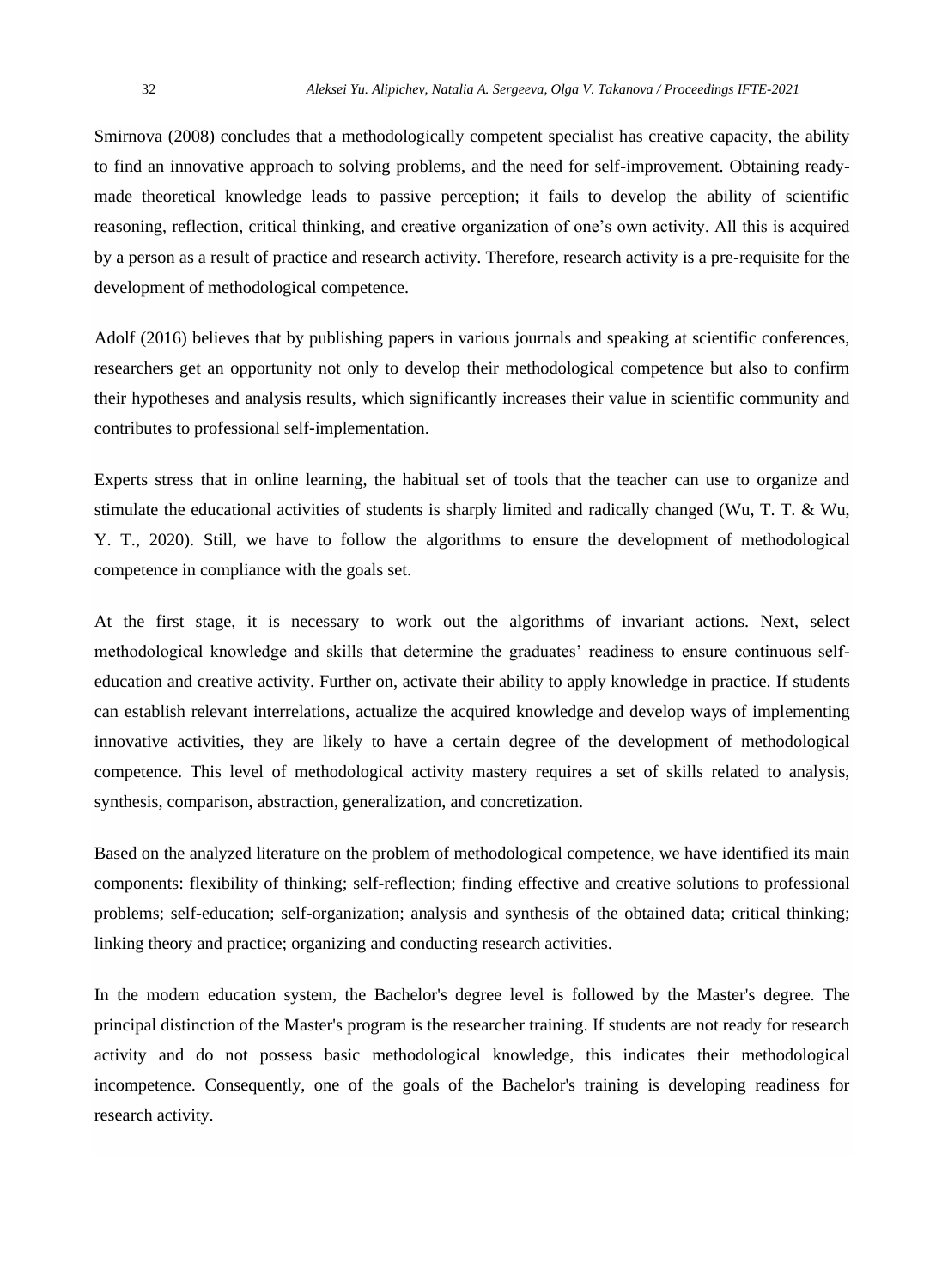Later on, at the Master's training stage, students improve their previously acquired knowledge, skills, and abilities by studying specific topics in their subject area, participating in research activities, and writing a Master's thesis.

The "Foreign Language" course is a compulsory component of the Federal State Educational Standard of Higher Education for the Bachelor curriculum of Training area 44.03.04 – Vocational education and training (sector-based), training profiles "Economics and Management," "Information Technologies in Education" (academic Bachelor degree).

The "Foreign Language" course syllabus defines its purpose as developing communicative competence to carry our professional activities in conditions of cross-cultural professional communication. According to the nationally recognized methodologists, the recent modernization of the structure and content of the course "Foreign Language" was backgrounded through the analysis of the cutting-edge requirements of the stakeholders in the TVET teacher training programs. Thus, the course proves to contribute considerably to the graduates' teaching and methodological skills (Krupchenko & Kuznetsov, 2017).

Learning outcomes of the course include the development of Universal Competence-4 (UC-4). Students must conduct a well-grounded discussion on the topics studied using the appropriate vocabulary, clichés, and other appropriate means of expressing information; observe the rules of communicative behavior; analyze and compile texts of different styles depending on the sphere of communication. Moreover, students should be ready for business communication in oral and written forms in the state language of the Russian Federation and a foreign language (languages).

Also, after mastering the course, students are supposed to work in a group and individually, exchange information, and resolve issues of cross-cultural and interpersonal interaction. The process of using a foreign language, both professionally and socially, becomes the basis for solving problems. Selforganization and independent learning are the primary abilities required for the continuous professional self-improvement of a specialist.

The final assessment applies not only to general knowledge but also to students' personal qualities, as well as some components of methodological competence. Using discussions, presentations, and role-play activities related to socio-cultural and professional issues, teachers can assess the development of the prescribed competence.

# **Methodology**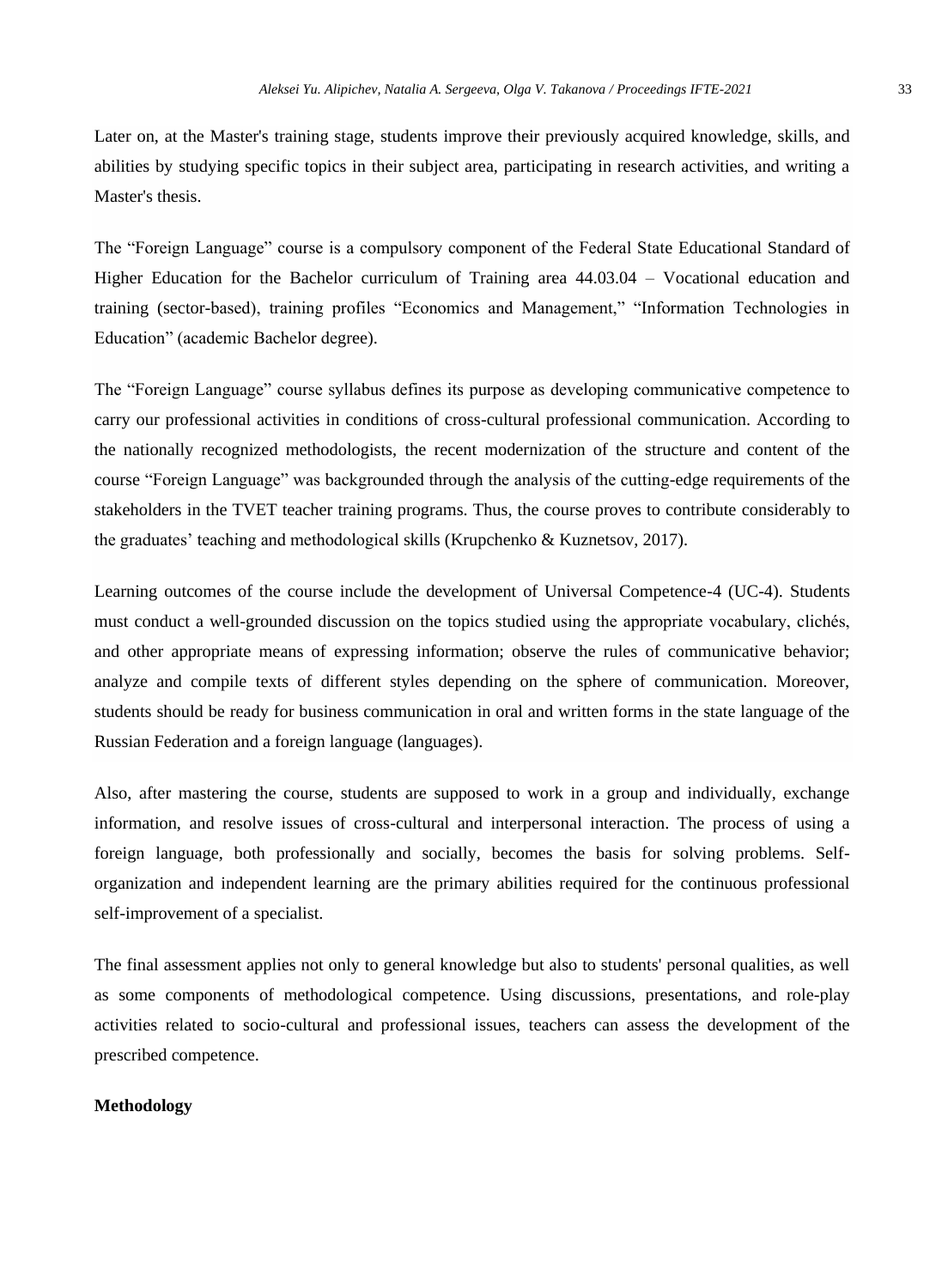The study is guided by the personality-oriented and competence-based approaches. For solving the problem of developing students' methodological competence, the following research methods were used: cognitivesynthesizing (observing psychological and pedagogical experience); theoretical (course designing and curricula planning); empirical (observation, pedagogical modeling, and questionnaire surveying). The theoretical provisions were verified in a pedagogical experiment. The obtained data were statistically processed and interpreted using the expert assessment method. The study was carried out in Russian State Agrarian University – Moscow Timiryazev Agricultural Academy by the academic staff of the Department of Russian and Foreign Languages. The study involved 30 Bachelor students of 1-2 years of study (Training area 44.03.04 – Vocational Education and Training (sector-based)) and 12 lecturers. The survey questionnaire was approved by, and the survey itself was carried out under the guidance of the Methodological Board of the Faculty of Humanities and Pedagogy. Informed consent was obtained from all individual participants included in the study. The survey data determined the range of the most effective means to develop methodological competence, taking into account the latest trends in teaching methodology.

Based on the previously considered content and structure of methodological competence, we can single out specific components to be formed in the graduates of Training area 44.03.04 – Vocational education and training (sector-based). The survey reflects the critical elements of this competence developed through the "Foreign Language" course. The study aims to identify the need to optimize the development of methodological competence and determine positions that require more careful examination.

We assume that students should assess their level of readiness and motivation for research activity. Students were offered 11 questions based on the content of methodological competence and the UC-4 competence and its indicators, including those developed through the "Foreign Language" course (Table 1).

Table 1. Survey questions

| No.            | <b>Ouestions</b>                                                                                                                                                                                             |
|----------------|--------------------------------------------------------------------------------------------------------------------------------------------------------------------------------------------------------------|
|                | Have you participated in research activities in the framework of the "Foreign Language" course?                                                                                                              |
| 2              | Have you encountered any difficulties in your research while taking the "Foreign Language"<br>course?                                                                                                        |
| 3              | On a 10-point scale, rate your willingness to learn a foreign language on your own?                                                                                                                          |
| $\overline{4}$ | In the process of learning a foreign language, have you gained experience in writing an essay,<br>research paper, participating in a project, a discussion, or a business game, preparing a<br>presentation? |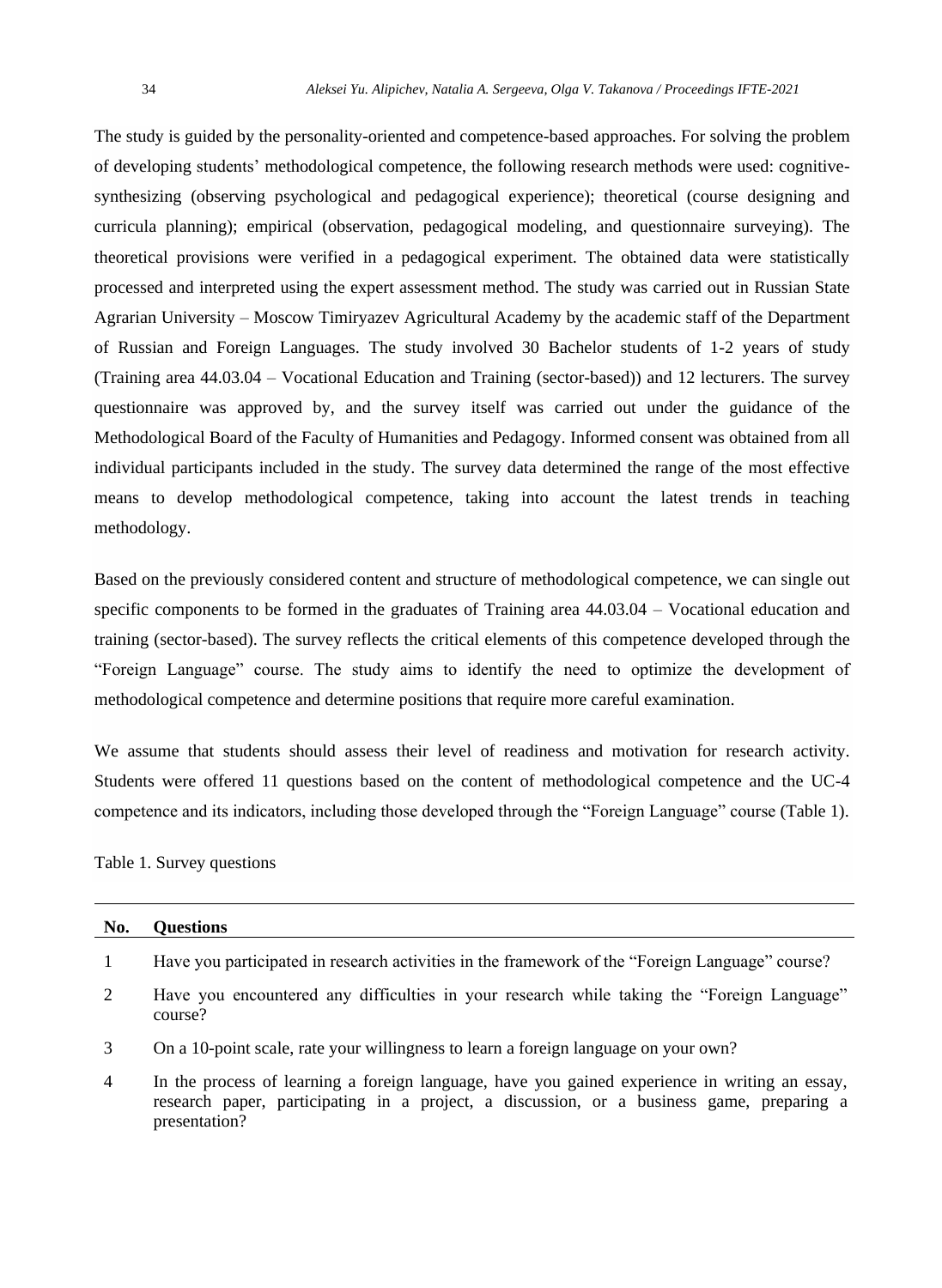- 5 What types of activities were insufficiently implemented while taking the "Foreign Language" course (writing an essay, research paper, participating in a project, a discussion, or a business game, preparing a presentation)?
- 6 Have you mastered scientific and professional vocabulary in a foreign language?
- 7 Do you have sufficient command of a foreign language to conduct research activities?
- 8 Do you know how to choose suitable sources in a foreign language?
- 9 Are you ready to participate in innovative projects in a foreign language?
- 10 Has learning a foreign language, in your opinion, contributed to the development of your abilities to carry out research activities (flexibility of thinking; self-reflection; effective and creative solution of professional problems; independent learning; self-organization; analysis and synthesis of the data obtained; critical thinking; connecting theory and practice; organizing and carrying out research activities)?
- 11 What abilities do you think you will need for the successful implementation of professional activities (flexibility of thinking; self-reflection; effective and creative solution of professional problems; independent learning; self-organization; analysis and synthesis of the data obtained; critical thinking; the ability to connect theory and practice; organizing and carrying out research activities)?

## **Results**

According to the survey results, it was revealed that at this stage of training, students have certain knowledge and skills for creative problem solving, reflection, continuous education and further professional self-realization.

Of particular interest is the result of comparing answers to questions 10 and 11, where the respondents had to choose which of the components of methodological competence were developed while taking the "Foreign Language" course, and then indicate which of them will be required to carry out professional activities. Table 2 demonstrates that self-education and self-organization, critical thinking, reflection, the ability to connect theory and practice are most effectively formed. Nevertheless, we can conclude that the declared indicators can be significantly improved.

Table 2. Relationship among the survey results (replies to questions 10 and 11 statistically processed using the Excel program and subjected to expert interpretation)

| <b>Components of methodological</b> | Components of methodological | Components of methodological |
|-------------------------------------|------------------------------|------------------------------|
| competence                          | competence developed mainly  | competence relevant to the   |
|                                     | through the "Foreign"        | professional activity        |
|                                     | Language" course             |                              |
|                                     |                              |                              |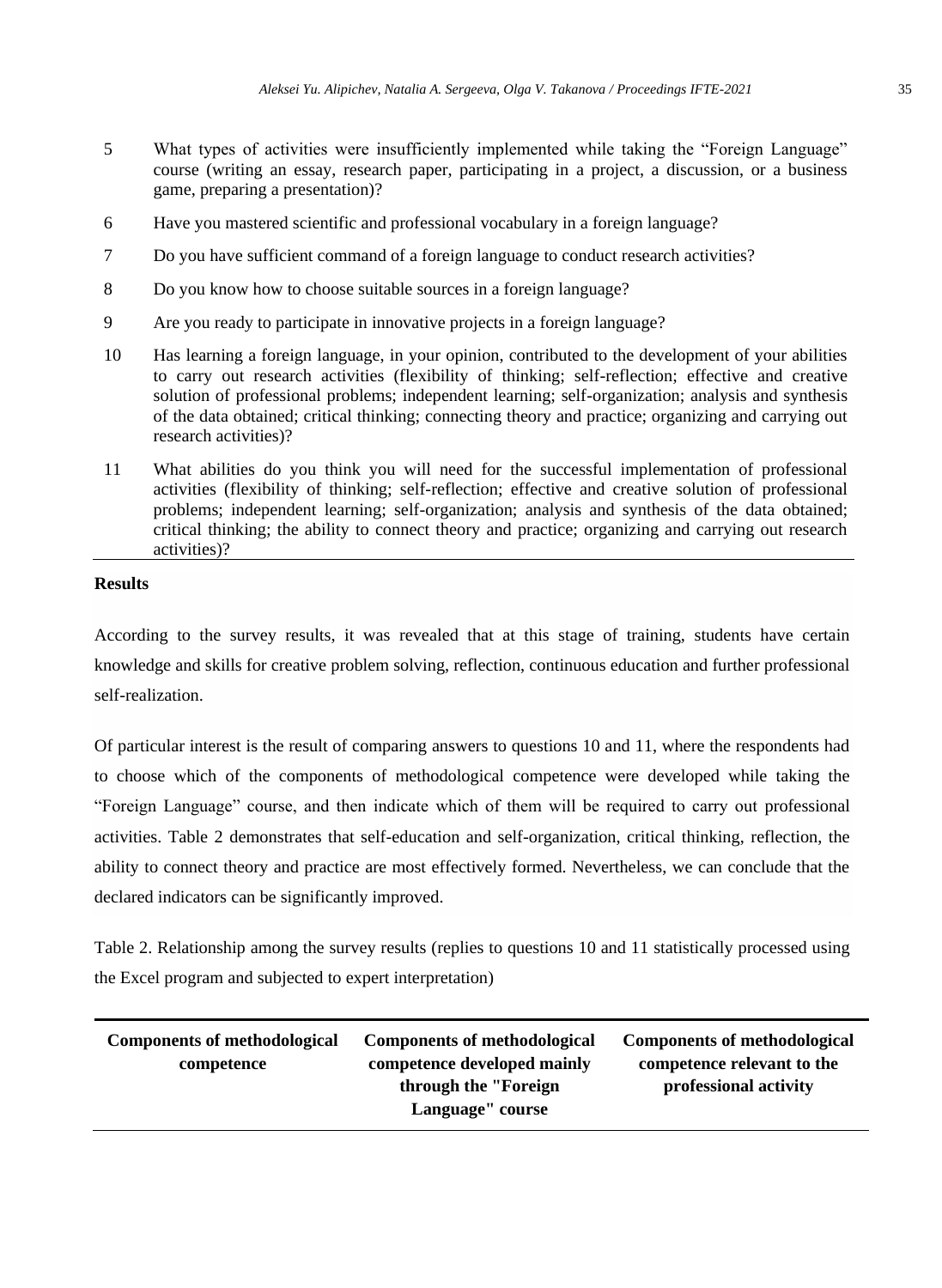| Flexibility of thinking,<br>organizing and carrying out<br>research activities | 22.5% | 57.5% |
|--------------------------------------------------------------------------------|-------|-------|
| Self-reflection                                                                | 45%   | 47.5% |
| Effective and creative solution of<br>professional problems                    | 10%   | 67.5% |
| Independent learning                                                           | 72.5% | 55%   |
| Self-organization                                                              | 52.5% | 70%   |
| Analysis and synthesis of the data<br>obtained                                 | 32.5% | 45%   |
| Critical thinking                                                              | 37.5% | 60%   |
| Ability to connect theory and<br>practice                                      | 45.2% | 40%   |
| Organizing and carrying out<br>research activities                             | 2.5%  | 25%   |

Considering the main types of classroom activities, enabling the students to gain experience in the practical use of a foreign language, we can state that not all students tend to participate in discussions, role-play activities, business-based simulations, and projects actively enough. These are precisely the types of activities that most effectively form the necessary communicative and research skills in the conditions of not only an intentionally arranged situation but also that involving a certain amount of improvisation. Thus, the survey results indicated the lack of a valid communicative component, improvised and spontaneous speech tasks in the classroom. It is worth noting that students show a desire and readiness to get immersed in a quasi-professional atmosphere, to present their knowledge and skills, as well as anticipate workplace problems that may arise in real life.

The respondents showed a high interest in activities such as writing essays and research papers. The introduction of such tasks into the education process allows students to familiarize themselves with topical issues, analyze what is happening nowadays, put forward their own assumptions on different topics, propose their arguments and solutions while making use of the scientific vocabulary, which is an integral part of a competent specialist.

However, Fig. 1 shows that students demonstrated a low level of awareness in this aspect.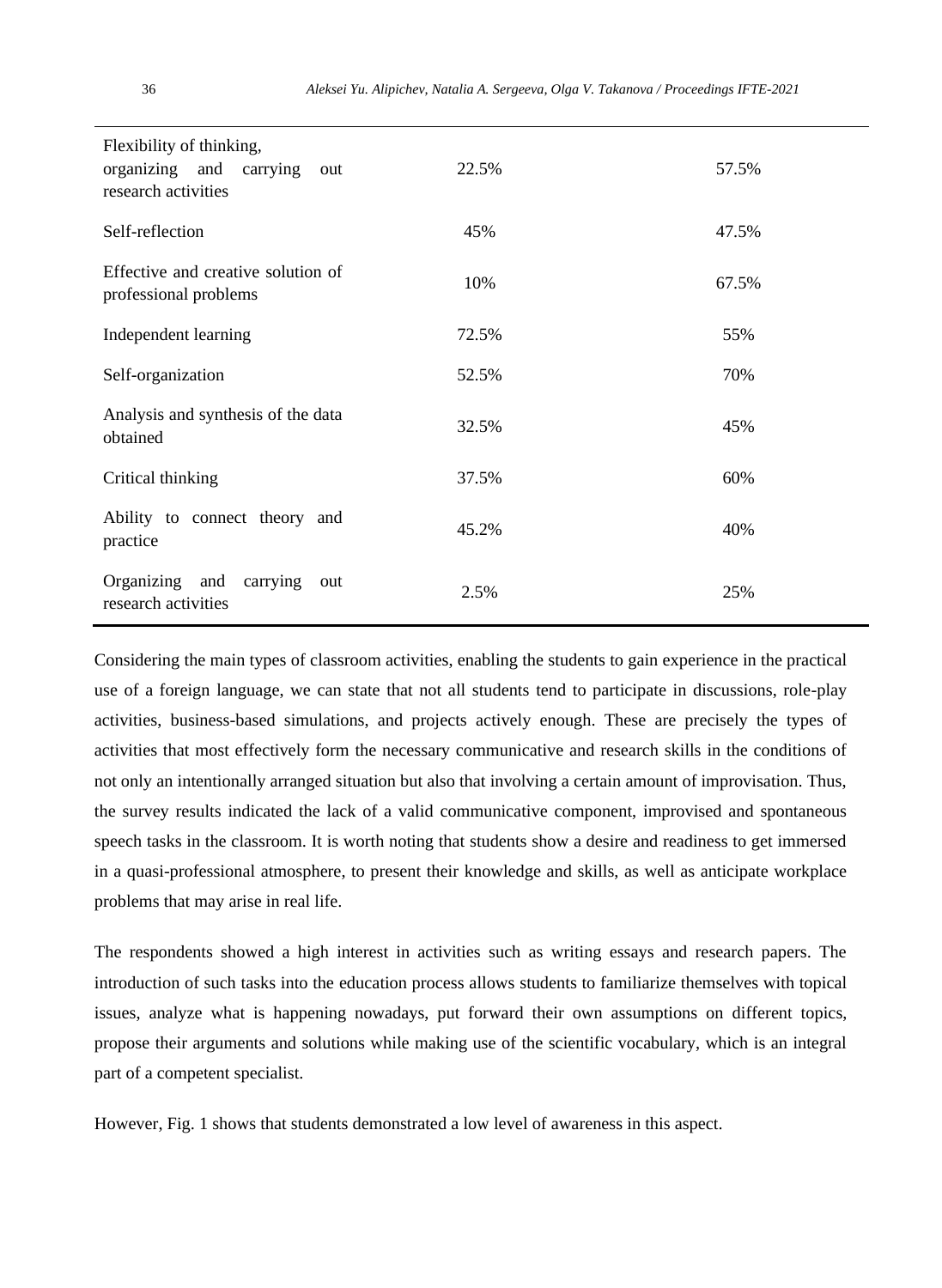

Only 14% believe that they have sufficient command of the required vocabulary in a foreign language.

Fig. 1. Mastery of scientific and professional vocabulary

The most interesting trend is observed when analyzing the answers to the question about foreign language proficiency for research activities. As a result of studying the "Foreign Language" course, the readiness for research activities does not reach such a high level, which is clearly shown in Fig. 2. 75% of students believe that they do not have sufficient knowledge, and 15% find it difficult to answer. Such indicators may be associated with the fact that students are poorly competent in the use of a foreign language, and they are also not motivated to research activity. Therefore, attention should be paid to the development of students' motivation to carry out research activities.

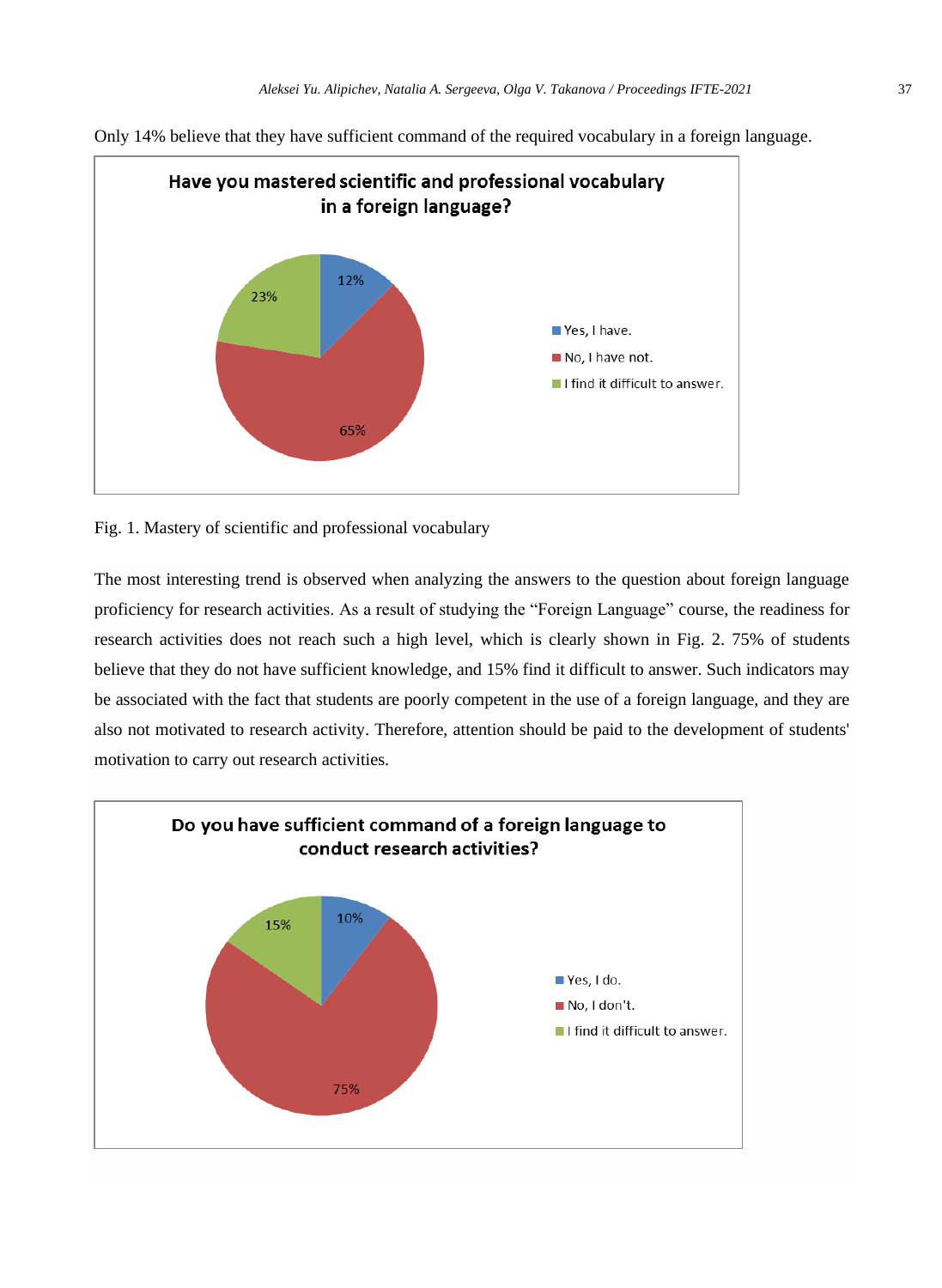Figure 2. Mastery of a foreign language necessary to conduct research activities

It is necessary to increase the presented indicators since some graduates plan to apply for a Master's program, including study abroad options. Knowledge of a foreign language and research culture is an absolute advantage that makes a specialist competitive.



Figure 3. Participation in research activities while taking the "Foreign Language" course

During the survey, it was found that most of the students were not involved in various studies while taking the "Foreign Language" course. Nevertheless, even 1-2-year Bachelor students can actively participate in various projects, scientific competitions, and conferences in a foreign language, especially in the context of digitalization of education, which presents a huge number of distance learning opportunities to share their opinions even "without leaving home".

Important for the research is the provision that the course develops students' creative approach to finding solutions to the assigned tasks and at the same time, develops mastery of a foreign language. In general, the course has a beneficial effect on the general study atmosphere and provides for adequate conditions for both intellectual growth and the formation of an active, creative position and mobility.

Within the framework of this study, 12 foreign language lecturers were also interviewed. They had to offer the most effective types of activities for the development of methodological competence in the framework of the "Foreign Language" course.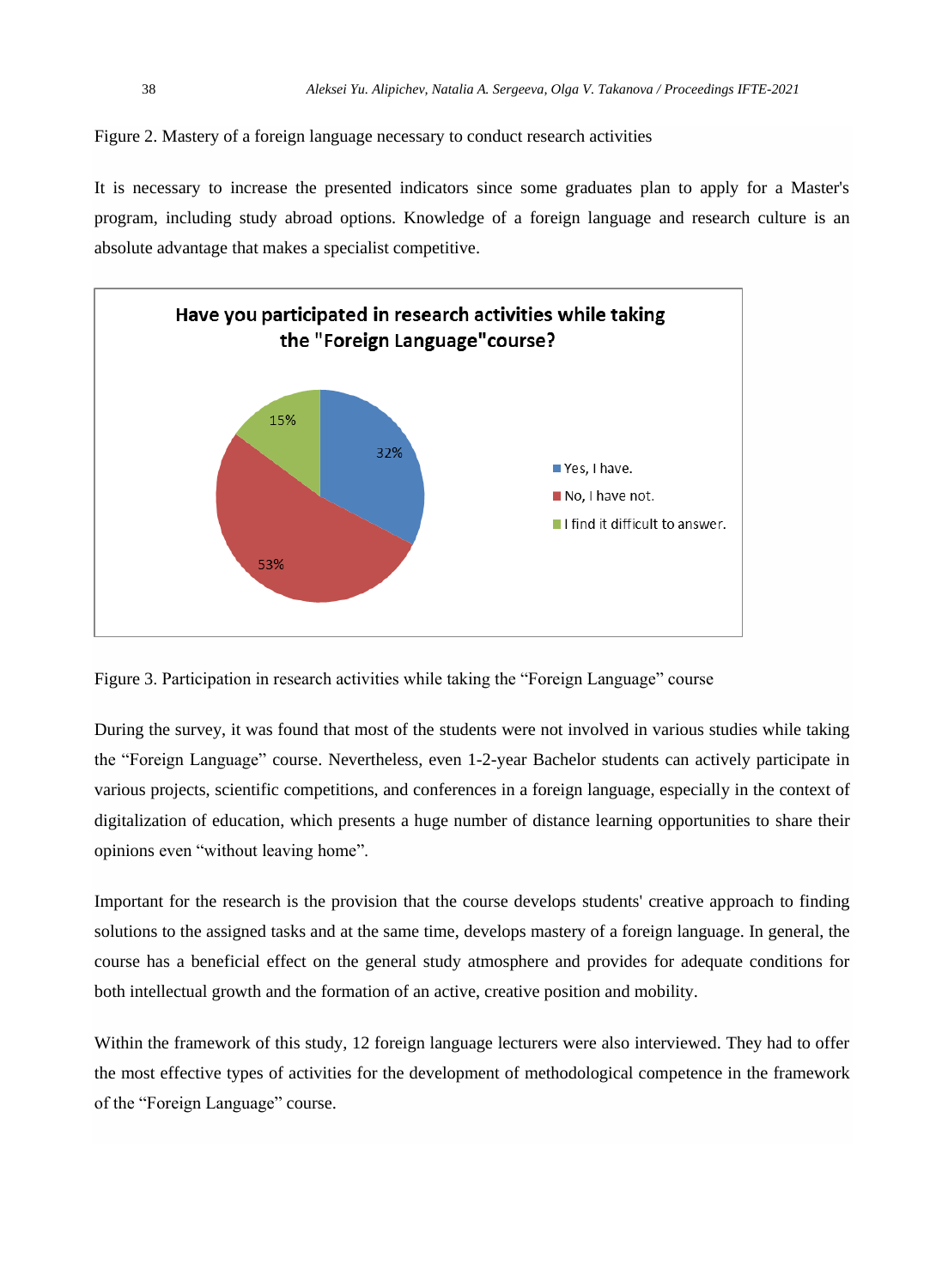According to the respondents, it is necessary to ensure the active use of such activities as role-play activities, discussion, analysis of research-focused practical cases, writing essays and research papers, and increase the number of tasks for working with audio and video texts, taking into account the wide-spread use of the distance and blended learning format.

Polls on the development of methodological competence give reason to believe that students have knowledge in the use of modern technologies, work with information sources, and are ready to build their own research capacity while taking the "Foreign Language" course. The data obtained helped to identify aspects that need improvement. The survey proved the relevance of optimizing the development of methodological competence in students of Timiryazev University by means of the "Foreign Language" course. The survey results have also served as the basis for drawing up methodological recommendations in the framework of this study.

#### **Discussion**

According to the study results, it can be concluded that it is necessary to improve the syllabus of the course "Foreign Language" for Training area 44.03.04 – Vocational Education and Training (sector-based) to optimize the development of methodological competence. This way, students will be able to acquire the knowledge, skills, abilities, and traits that they lack to achieve the appropriate level. Consequently, specialists with a higher level of methodological competence would be comprehensively trained.

At the moment, there are a large number of methods, the use of which develops the methodological range of opportunities available for students.

Methodological competence cannot be developed without empirical knowledge. According to the famous Dale cone, when learning with only visual and textual means, after two weeks, not more than 30% of the information presented remains in memory. In the simulation of real events during classes, this percentage rises. Namely, the likelihood of remembering what is simultaneously described, said, and done reaches 90% after a two-week period. Thus, it is very important to pay attention to the forms of work where students, individually or jointly, are directly involved in the process of practically applying their knowledge.

Methodological competence is best updated with the help of techniques requiring capacity building in analytical activities through the use of interactive methods, problem-solving tasks, projects, and creative assignments.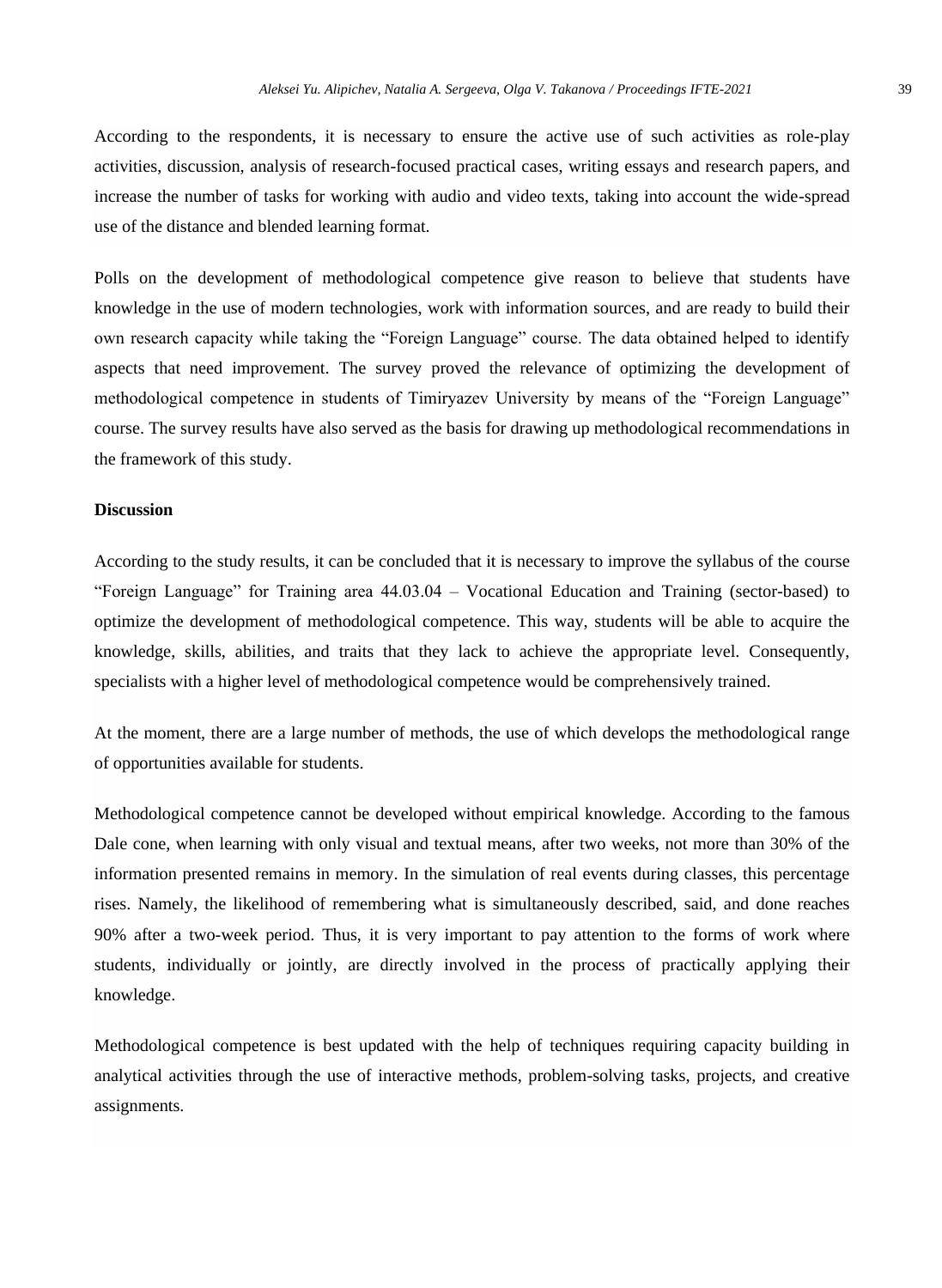The process of developing methodological competence should take advantage of digital learning technologies, as they provide the most effective communication links between those who teach and those who learn. In addition, digital education is the best way to meet the needs of society for effective specialists.

The "Foreign Language" course allows students to obtain and apply fundamental knowledge in the target language and critically approach the learning process and study additional scientific and professional information in a specific context. Especially helpful here is the development of projects, participation in discussions and debates on professional topics. Students will be able to take on the role of a critic and get better familiarized with the peculiarity of the profession while solving problems using a foreign language.

Project activity includes all the components of methodological competence, ranging from the analysis and synthesis of the received information to effectively and creatively solving the assigned tasks. Within the framework of the classroom activities, it is worth paying attention to the development of projects in a limited timeframe and allowing students to present the final product of their actions and respond to spontaneously asked questions. This way, students will develop a high level of autonomy, creativity, flexibility and critical thinking, and communicative competence. In other words, there is maximum engagement in all aspects of speech and thinking activity necessary to develop methodological competence.

Conducting discussions and debates is an effective way to involve students in active, collaborative work as much as possible. Thus, a favorable environment is created. Students can learn to analyze and constructively discuss different points of view on the problem, putting forward new hypotheses without fear of making mistakes.

As the survey has shown, there is a lack of activities where students can practice their communication skills in intuitive thinking and alternative decision-making conditions. Discussions and debates contribute to the development of creative thinking, as they help the participants reach original solutions faster. Group discussion of topical issues is beneficial for motivating students to cooperate since all participants are involved in this activity.

One of the recommendations for improving the organization of independent work activities is assessing news, articles, and professional literature available to students after they have acquired basic methodological knowledge. It is necessary to present an oral analysis of a specific source, summarize the ideas presented by the author as an expert in the relevant field, and, finally, evaluate the functionality of the described data, hypotheses, and proposals. Accordingly, oral reports are more engaging and visual if delivered together with presentations made according to current digital trends.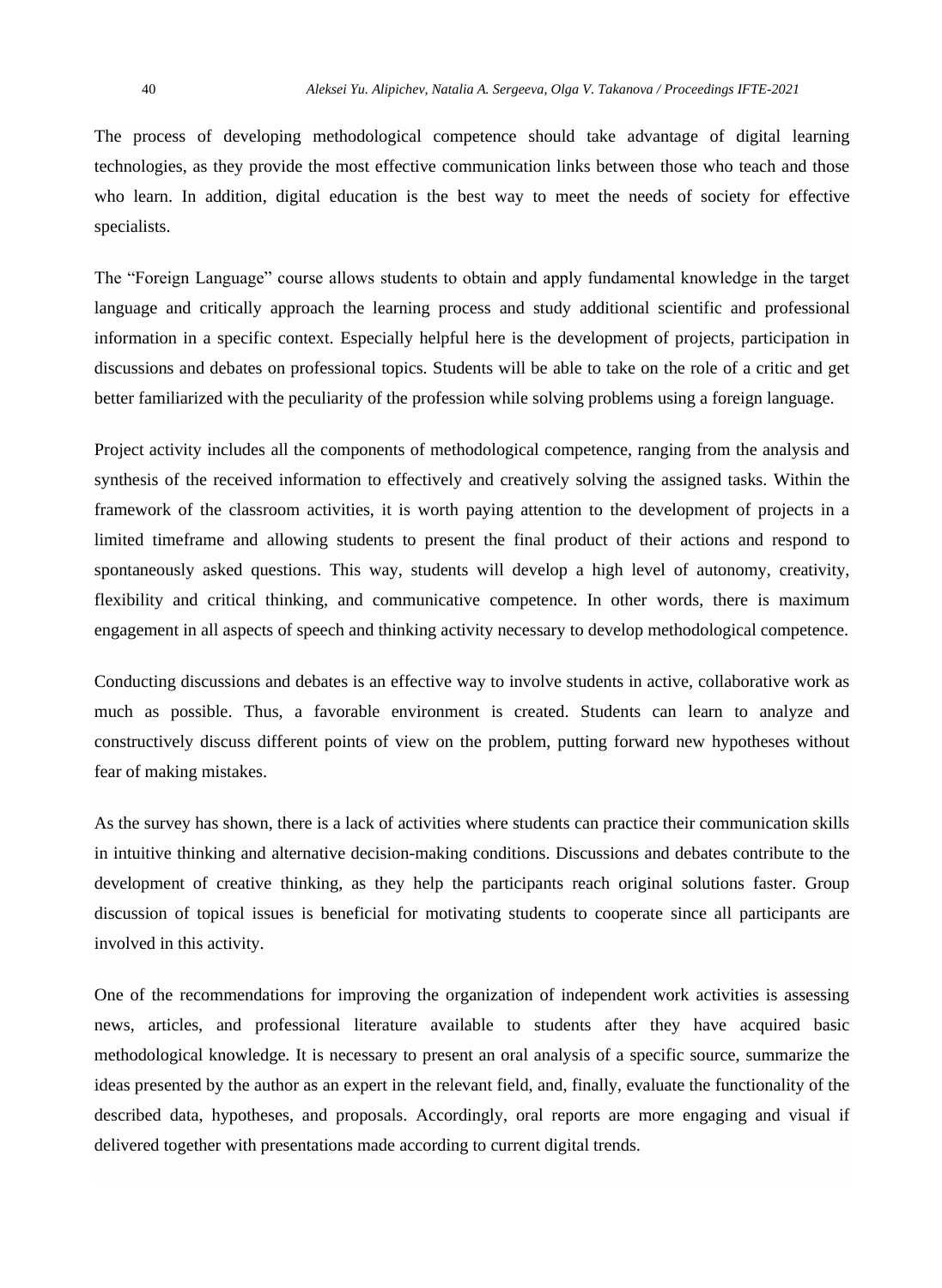When analyzing the research results, we found that students have a low level of motivation for research activities, which significantly influences the development of methodological competence. Conscious motivation to do research originates from the study process, which provides all the conditions for gaining experience in this field. Without expertise in such activities, there will be no desire to continue doing this further, which can be seen from the respondents' answers. Such an attitude will undoubtedly lead to high results with a clear goal, motivation, self-confidence, and performance satisfaction. It is essential to motivate students to effectively carry out research activities, especially those requiring a foreign language.

In our opinion, it is also relevant to provide conditions for students' extracurricular activities in a foreign language in a research context. It is worth visiting scientific events organized by Timiryazev University or any of the partner universities. These may include scientific conferences, lectures, academic competitions, TedTalks events in a foreign language, and discussion of challenging scientific projects in a foreign language in social networks with Russian and foreign students. Many activities are now more accessible due to the active introduction of remote sensing technologies. This extracurricular activity should be related to the subject matter covered during the classes and should comply with the principle of career guiding learning. Students' feedback is precious here.

The following are a couple of examples of study activities in a distance format aimed at the development of methodological competence:

1) group project work on the search for foreign language sources on a given topic with a discussion of the results, for example:

- analyze the methods and techniques of information retrieval and types of reading (using the information resource);
- carry out a research project in mini-groups find at least three sources of up-to-date information in a foreign language on the topic: "Code of professional communication with colleagues from Russia" as a guide for foreign partners (using the discussion panel tool);
- discuss the search results in mini-groups, analyze the sources found, and offer the final list of recommendations for foreign partners (methodically arranged and creatively presented) (using the webinar tool).

2) pair work (making a thematic (analytical) review of foreign language sources on a given problem in a foreign language) with subsequent peer-review (editing) (using the chat tool).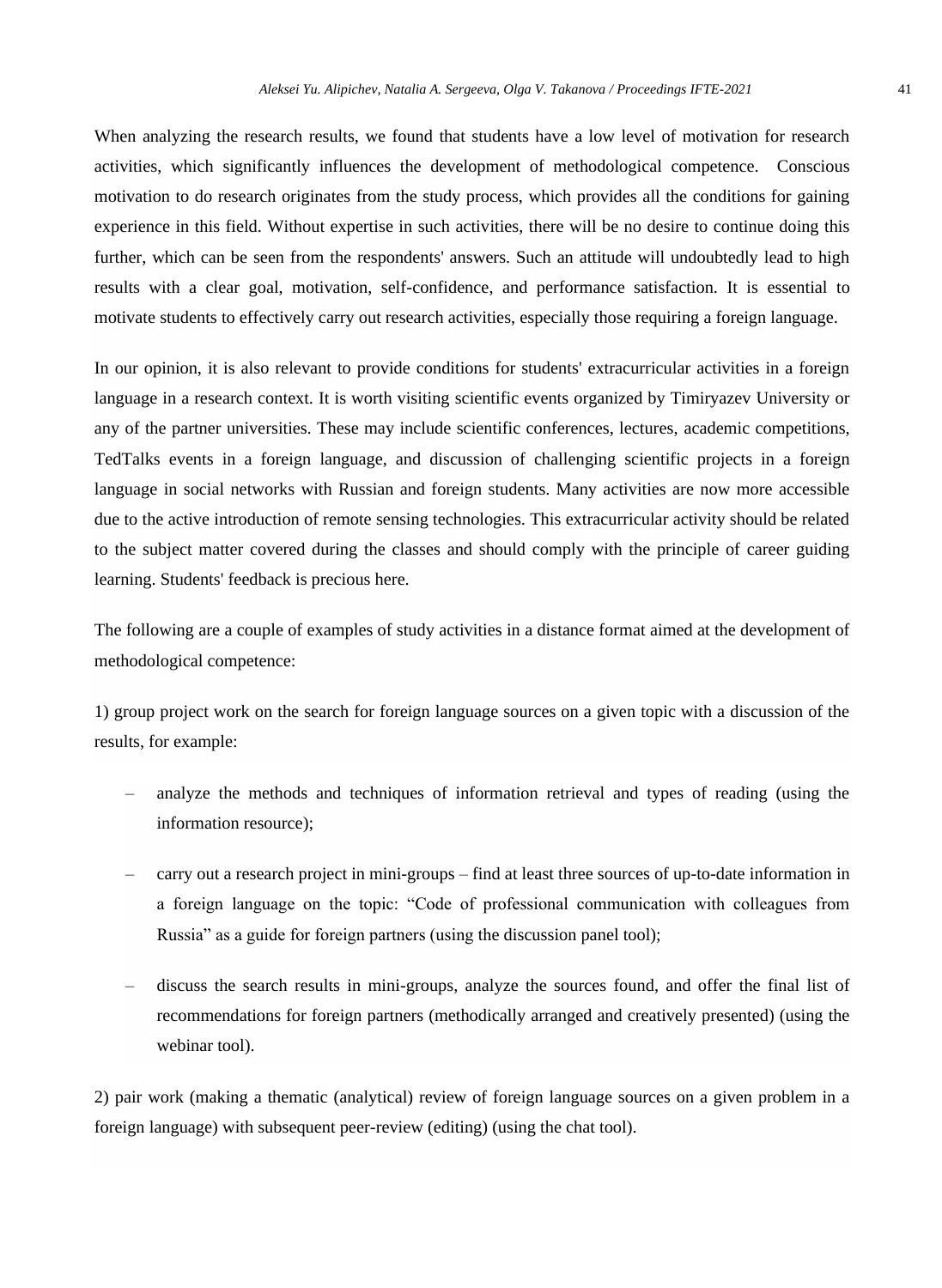Algorithm of actions:

- select foreign-language sources on the proposed problem (using keywords), for example, "Ways of individualizing organizational and pedagogical interaction between a teacher and students in a distance format";
- write down bibliographic data of sources;
- make a plan and an abstract of the selected sources;
- produce a generalized analytical review.

Analytical reviews are peer-reviewed through the chat tool according to the following criteria:

- relevance of keywords and found foreign language sources to the problem under study;
- correct presentation of bibliographic data;
- completeness and adequacy of the information presented in a concise form;
- analytical comprehension of the information found and the practical utility of the results obtained.

Upon the completion of the activity, both participants meet online in a webinar and discuss their experience and provide mutual feedback.

Thus, the "Foreign Language" course can serve as a means of developing the methodological competence of students. However, the latter should demonstrate clear motivation, willingness to participate in various individual, pair, and group activities. They should also be ready to apply the skill developed in the course to do their independent research and analyze the obtained results.

As a possible limitation of the study outcomes, we must stress that the proposed methodology has been tested and approved only for full-time students. So we can claim that it basically applies to the full-time study format. However, the distance and hybrid formats require further study of the course possibilities with new task types and algorithms for individual and group learning activities.

# **Conclusion**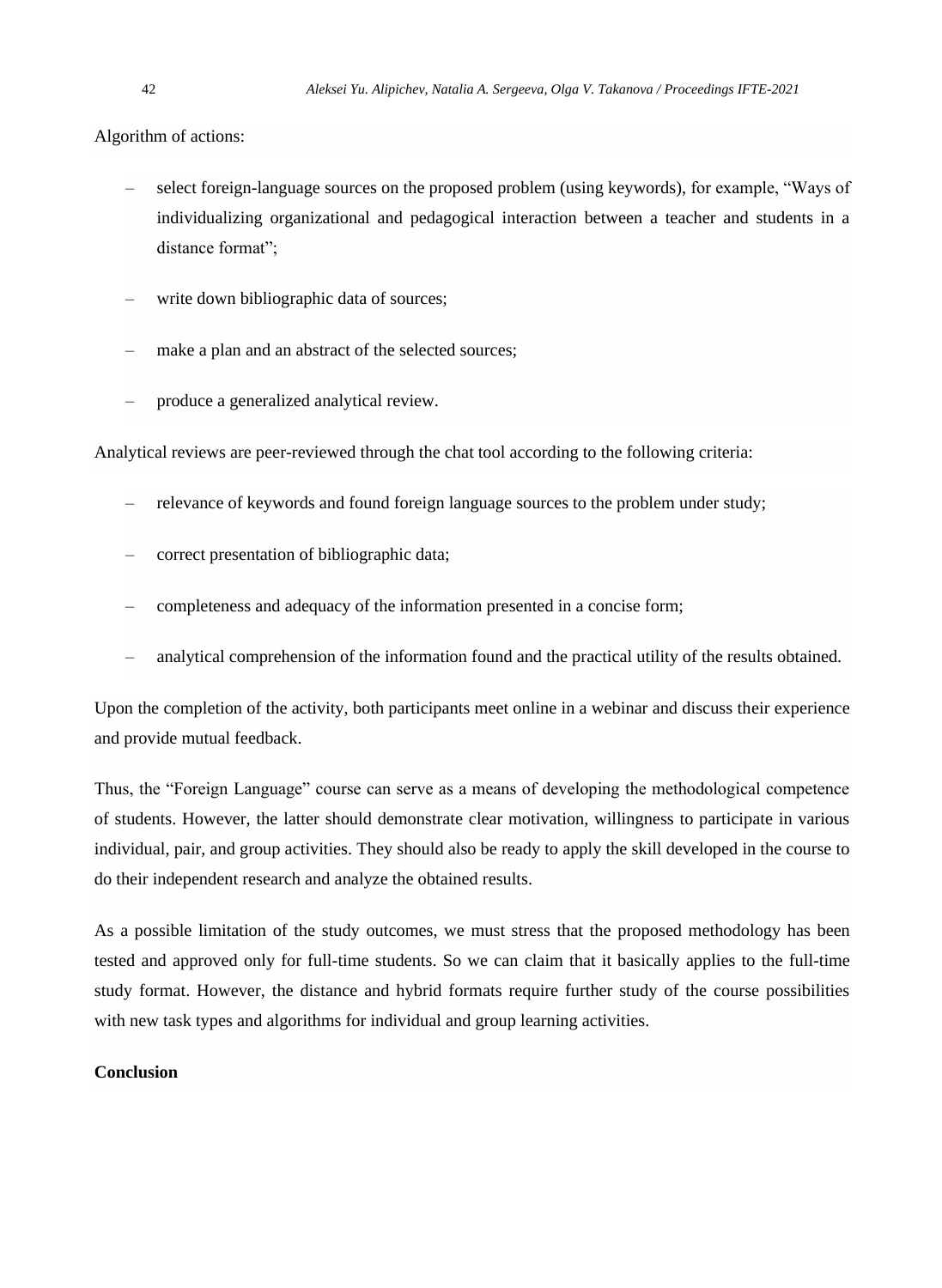The content of syllabi and study process in the "Foreign Language" course for Training area 44.03.04 – Vocational Education and Training (sector-based) can be improved based on the following recommendations to optimize the development of methodological competence: 1) emphasizing the career guiding component of the content of the "Foreign Language" course, taking into account specific features of the training area; 2) active use of such activities as role-playing, discussion, analysis of practical situations, and tasks for working with audio texts and video, taking advantages of the blended learning format; 3) providing conditions for extracurricular research activities of students in a foreign language; 4) the extended range of learning and research tools used, taking into account modern trends in education digitalization and the development of distance learning curricula.

The research results and the proposed methodological recommendations can be generalized to other subjects in the curriculum of Bachelor's training.

#### **Funding**

The authors have no funding to report.

#### **Competing interests**

The authors have declared that no competing interests exist.

#### **Acknowledgements**

The authors have no support to report.

# **References**

- Adolf, V. A. (2016). Pedagogical search in the context of the formation of methodological competence. *Vysshee obrazovanie v Rossii, 4*, 156-160.
- Doronicheva, R. M. (2018). Methodological culture and aspects of education. *Aspekty i tendentsii pedagogicheskoy nauki : materialy IV Mezhdunar. nauch. konf.*, 4-9.
- Fleaca, E., & Stanciu, R. D. (2019). Digital-age Learning and Business Engineering Education a Pilot Study on Students' E-skills. *Procedia Manufacturing, 32*, 1051-1057.
- Ivanov, I., Cobo, J. C., & Kosonogova, M. (2020). Implementation of developmental education in the digital learning environment. *Procedia Computer Science, 172,* 517-522.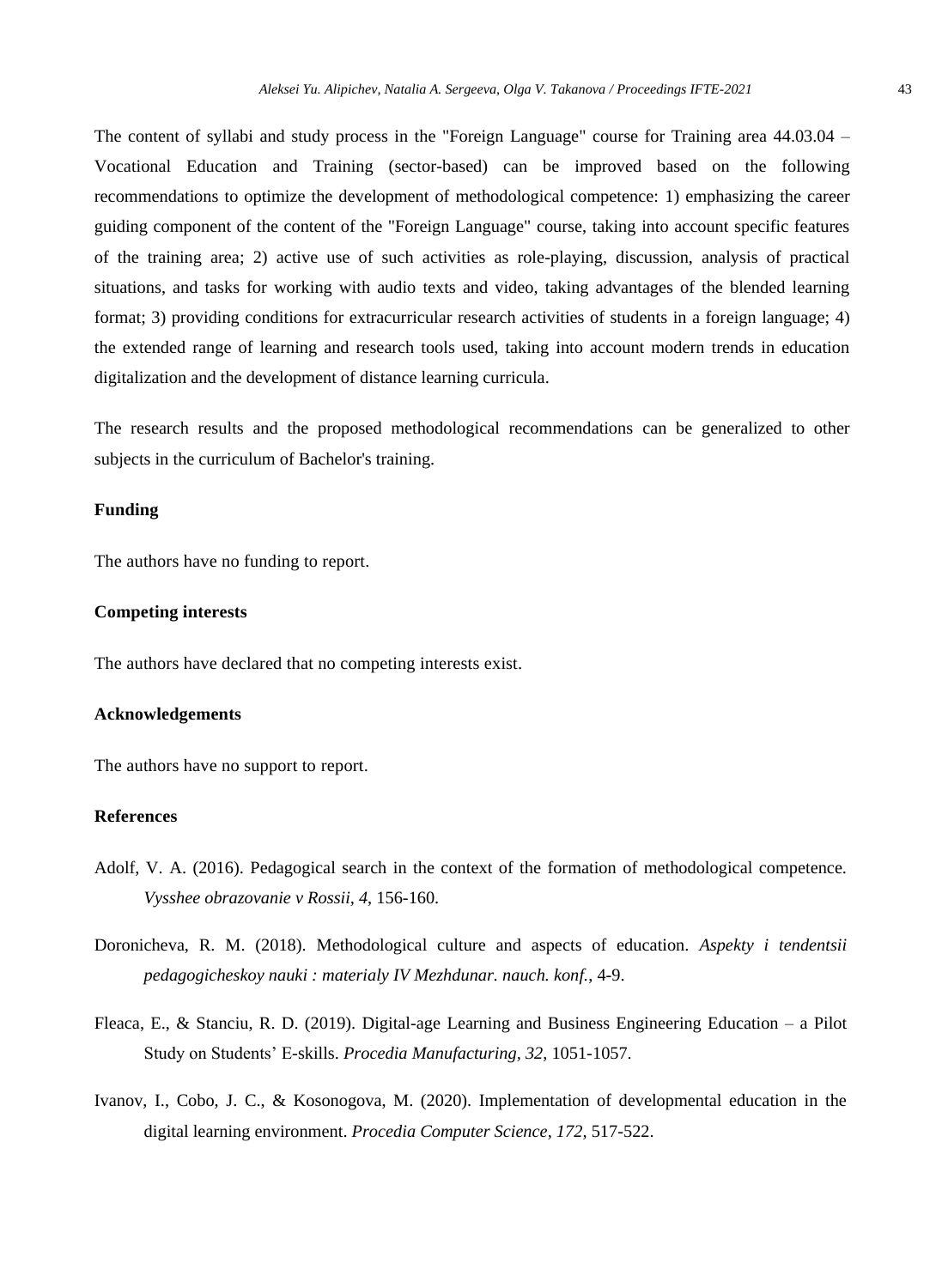- Kadulina, N. M. (2005). *Didactic conditions for the development of methodological competence of university students* (Unpublished doctoral dissertation). Pushkin Leningrad State University, Pushkin.
- Korshunova, O. V. (2012). Methodological competence of a modern teacher. *Vestnik VyatGU*, *1*(3)*,* 112- 118.
- Kosyrev, V. P., Kubrushko, P. F., & Kouznetsov, A. N. (2009). TVET and teacher-training curricula: a developed national perspective. *International Handbook of Education for the Changing World of Work. Bridging Academic and Vocational Learning, 1*(6)*,* 1285-1292.
- Kozharinov, A., Kalugina, O., Ryabchenko, N., Kolobkova, A., & Kralik, R. (2021). Innovative methods of mastering economic knowledge by learning a foreign language. *Studies in Systems, Decision and Control, 316,* 615-623.
- Krupchenko, A. K., & Kuznetsov, A. N. (2017). Professional linguodidactics as the cutting-edge advanced approach to foreign language teaching in TVET: ESP vs. CLIL. *11th International Technology, Education and Development Conference. Сonference proceedings,* 2863-2868.
- Kubrushko, P., Kozlenkova, E., Mikhailenko, O., & Nazarova, L. (2018). Facilitation of Innovative Pedagogical Activity of University Teachers. *Advances in Social Science, Education and Humanities Research: International Conference on the Theory and Practice of Personality Formation in Modern Society (ICTPPFMS-18), 198,* 266-269.
- Maksaev, A., Vasbieva, D., Sherbakova, O., Mirzoeva, F., & Kralik, R. (2021). Education at a cooperative university in the digital economy. *Studies in Systems, Decision and Control, 316,* 33-42.
- Moldovan, L. (2020). A Tool for Continuous Evaluation of Competences and Approaches to Employment Support. *Procedia Manufacturing, 46,* 263-270.
- Shipilina, L. A. (2012). Formation of the methodological culture of future masters of vocational training: a conceptual aspect. *Sibirskiy pedagogicheskiy zhurnal, 5*, 9-17.
- Siman, A. S., & Zhilyaeva, V. V. (2020). Electronic information-and-education environment under the conditions of State accreditation of the University. *International Scientific Journal, 3,* 121-127.
- Smirnova, V. V. (2008). Methodological competence of a teacher in the context of lifelong education. *Chelovek i obrazovaniye, 4,* 100-103.